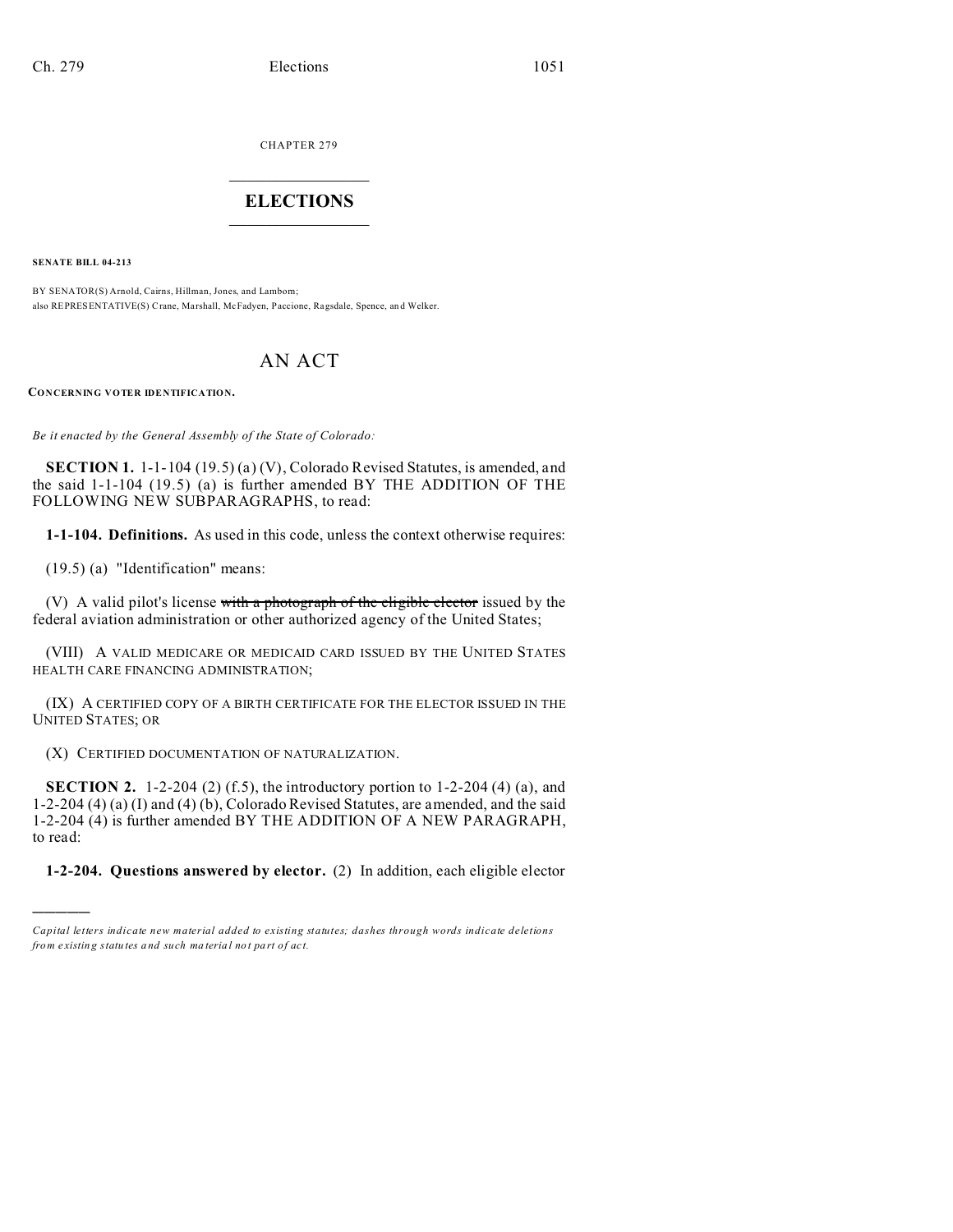shall be asked, and the elector shall correctly answer, the following:

(f.5) In the case of an elector who has been issued a current and valid Colorado driver's license, the elector's Colorado driver's license number and OR the last four digits of the elector's social security number. If the elector has a current and valid identification card issued by the department of revenue in accordance with the requirements of part 3 of article 2 of title 42, C.R.S., instead of a driver's license, the elector may provide the number of such identification card instead of a Colorado driver's license number along with OR the last four digits of the elector's social security number.

(4) (a) In the event that the registration record of a registered elector does not contain the last four digits of the elector's social security number, the county clerk and recorder shall request the elector to provide either the last four digits of such THE elector's social security number or the elector's full social security number if the elector wishes to state such number. Such a request shall MAY be made of the registered elector by the county clerk and recorder:

(I) In any written communication by mail from the county clerk and recorder to such THE registered elector; including, but not limited to, a voter information card provided pursuant to section 1-5-206 or an elector information card provided pursuant to section  $1-2-605$ ;

(b) No registered elector shall be prohibited from voting at any election for failure to provide the last four digits of the elector's social security number or the elector's full social security number. pursuant to a request made pursuant to paragraph  $(a)$  of this subsection  $(4)$ .

(d) THE LAST FOUR DIGITS OF A SOCIAL SECURITY NUMBER DESCRIBED IN THIS SECTION SHALL NOT BE CONSIDERED A SOCIAL SECURITY NUMBER FOR PURPOSES OF SECTION 7 OF THE FEDERAL "PRIVACY ACT OF 1974", P.L. 93-579.

**SECTION 3.** 1-2-217.5 (1) (a) and (1) (b), Colorado Revised Statutes, are amended to read:

**1-2-217.5. Change in residence before close of registration - emergency registration.** (1) Notwithstanding the provisions of sections 1-2-101 and 1-2-102, an elector may register to vote in an election after the registration books of the county clerk and recorder are closed for that election by completing an emergency registration affidavit as prescribed by the secretary of state if the elector:

(a) Appears in person at the primary office of the county clerk and recorder or at any office regularly maintained by the county clerk and recorder and staffed by regular employees; or at the polling place; AND

(b) Presents one of the following forms of identification showing an address for the elector within the county in which the elector seeks to register: WITHIN THE MEANING OF SECTION 1-1-104 (19.5).

(I) A Colorado driver's license; or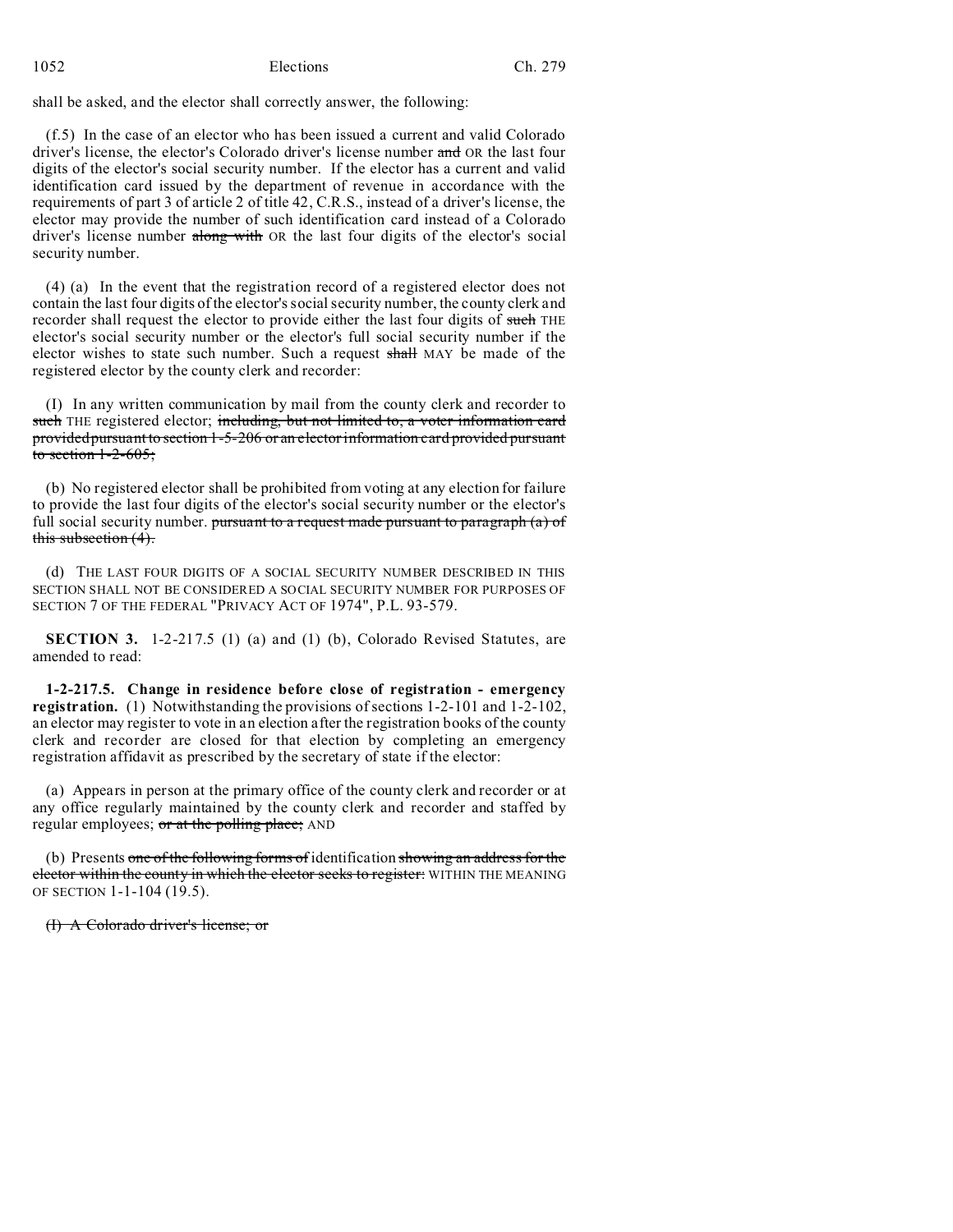(II) A personal identification card issued by the department of revenue pursuant to part 3 of article 2 of title 42, C.R.S.

**SECTION 4.** The introductory portion to 1-2-501 (1) and 1-2-501 (1) (b.5) (I) (D), Colorado Revised Statutes, are amended to read:

**1-2-501. Form for mail and agency registration - procedures for registration by mail for first-time electors - additional identifying information to be provided by first-time registrants.** (1) The secretary of state, in consultation with the federal election ASSISTANCE commission, shall develop an application form that may be used for mail voter registration, voter registration at voter registration agencies, and voter change of address. The form developed shall:

(b.5) (I) Include:

(D) A statement informing the applicant that, if the form is submitted by mail and the applicant is registering to vote for the first time in the state of Colorado, the appropriate information required under subsection (2) of this section shall be submitted APPLICANT SHALL SUBMIT A COPY OF IDENTIFICATION WITHIN THE MEANING OF SECTION 1-1-104 (19.5) OR THE LAST FOUR DIGITS OF THE APPLICANT'S SOCIAL SECURITY NUMBER with the mail-in registration form to avoid the additional identification requirements imposed upon applicants voting for the first time imposed by sections  $1-7-103$ , 1-7.5-107 and 1-8-113.

**SECTION 5.** 1-7-110 (2), Colorado Revised Statutes, is amended to read:

**1-7-110. Preparing to vote.** (2) If the eligible elector shows identification WITHIN THE MEANING OF SECTION 1-1-104 (19.5) and the elector's name is found on the registration list or, where applicable, the property owner's list by the election judge in charge, the elector's name shall be repeated. The judge in charge of the pollbook or list shall then enter the eligible elector's name, and the eligible elector shall be allowed to enter the immediate voting area. Besides the election officials, no more than four electors more than the number of voting booths or voting machines shall be allowed within the immediate voting area at one time.

**SECTION 6.** 1-7.5-107 (4) (a) and (5) (b), Colorado Revised Statutes, are amended to read:

**1-7.5-107. Procedures for conducting mail ballot election - first-time voters casting a mail ballot after having registered by mail to vote.** (4) (a) Upon receipt of a ballot, the eligible elector shall mark the ballot, sign and complete the self-affirmation on the return envelope, enclose identification if required by paragraph (c) of this subsection (4) SUBSECTION  $(3.5)$  OF THIS SECTION, and comply with the instructions provided with the ballot.

(5) (b) If the return envelope received from an eligible elector described in **paragraph (c) of subsection (4)** SUBSECTION  $(3.5)$  of this section does not contain identification, the ballot shall be treated as a provisional ballot and shall be verified and counted in accordance with section 1-9-303.

**SECTION 7.** 1-8-113 (1) (a) and (1) (d), Colorado Revised Statutes, are amended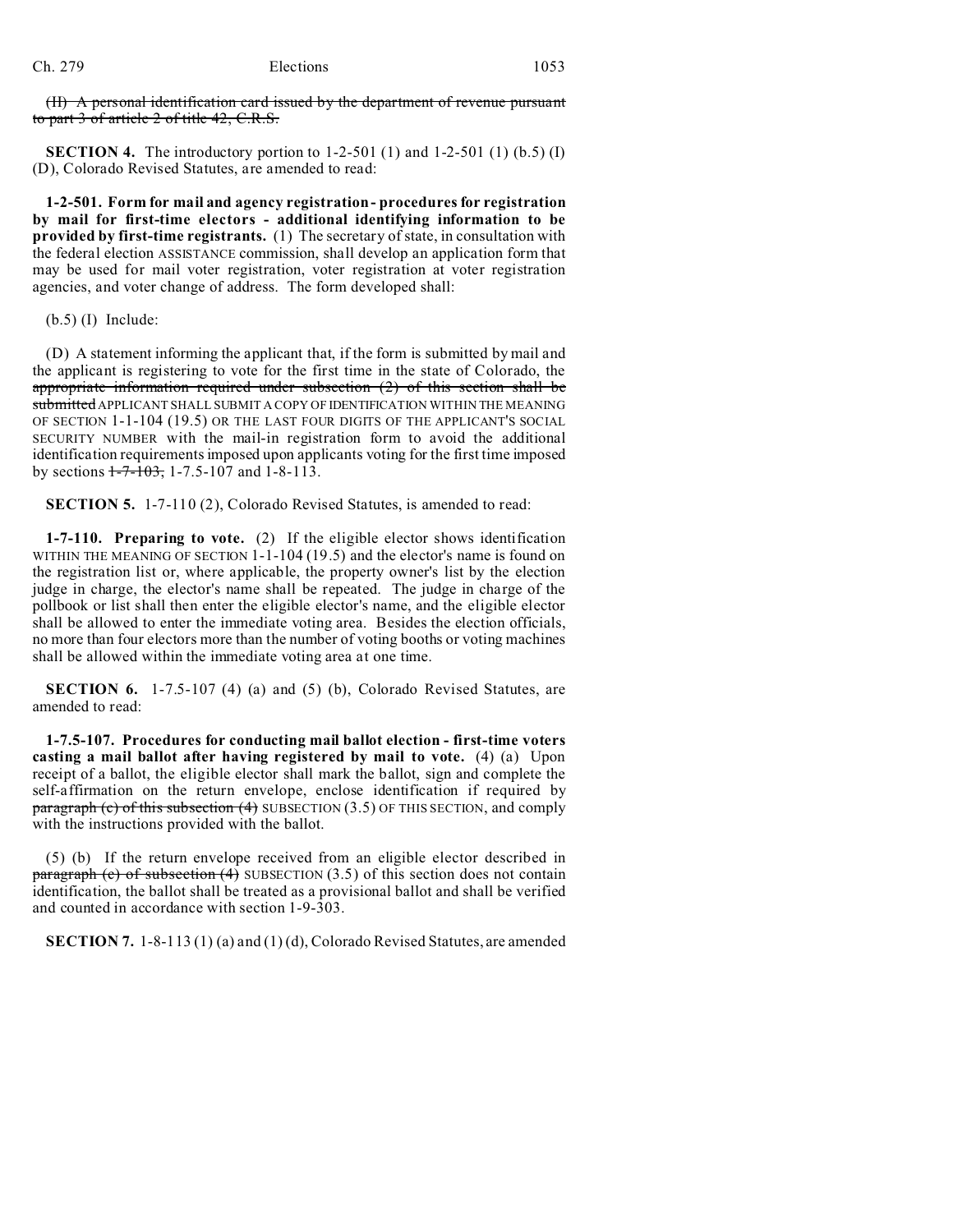to read:

**1-8-113. Manner of absentee voting - first-time voters casting an absentee ballot after having registered by mail to vote.** (1) (a) Any eligible elector applying for and receiving an absentee ballot, in casting the ballot, shall make and subscribe to the self-affirmation on the return envelope. The elector shall then mark the ballot, fold the ballot or insert the ballot card in the special envelope provided for the purpose so as to conceal the marking, deposit it in the return envelope, enclose identification if required by paragraph  $(b)$  of this subsection  $(1)$  SUBSECTION  $(3)$  OF THIS SECTION, and seal the envelope securely. The envelope may be delivered personally or mailed by the elector to the designated election official issuing the ballot. Alternatively, an elector may deliver the ballot to any person of the elector's own choice or to any duly authorized agent of the designated election official for mailing or personal delivery to the designated election official; except that no one person other than a duly authorized agent of the designated election official may receive more than five absentee ballots in any election for mailing or delivery to the designated election official. All envelopes containing absentee ballots shall be in the hands of the designated election official no later than 7 p.m. on the day of the election. Absentee envelopes received after 7 p.m. on the day of the election but postmarked on or before the day of the election will remain sealed and uncounted, but the elector's registration record will not be canceled for failure to vote in a general election.

(d) If the return envelope received from an eligible elector described in paragraph (b) of this subsection  $(1)$  SUBSECTION (3) OF THIS SECTION does not contain identification, the absentee ballot shall be treated as a provisional ballot and shall be verified and counted in accordance with section 1-9-303.

**SECTION 8.** The introductory portion to 1-9-301 (1) and 1-9-301 (1) (a), Colorado Revised Statutes, are amended to read:

**1-9-301. Provisional ballot voting.** (1) At any primary or November coordinated election conducted pursuant to this title, a voter claiming to be properly registered but whose qualification or entitlement to vote cannot be immediately established upon examination of the registration list for the precinct or upon examination of the records on file with the county clerk and recorder shall be entitled to vote a provisional ballot if the voter:

(a) Presents one of the following forms of identification showing an address for the voter within the county in which the voter seeks to vote: WITHIN THE MEANING OF SECTION 1-1-104 (19.5); AND

(I) A Colorado driver's license; or

(II) A personal identification card issued by the department of revenue pursuant to part 3 of article 2 of title 42, C.R.S.; and

**SECTION 9. Repeal.** 1-7.5-107 (4) (c) and (4) (d) and 1-8-113 (1) (b) and (1) (c), Colorado Revised Statutes, are repealed.

**SECTION 10. Applicability.** This act shall apply to elections held on and after